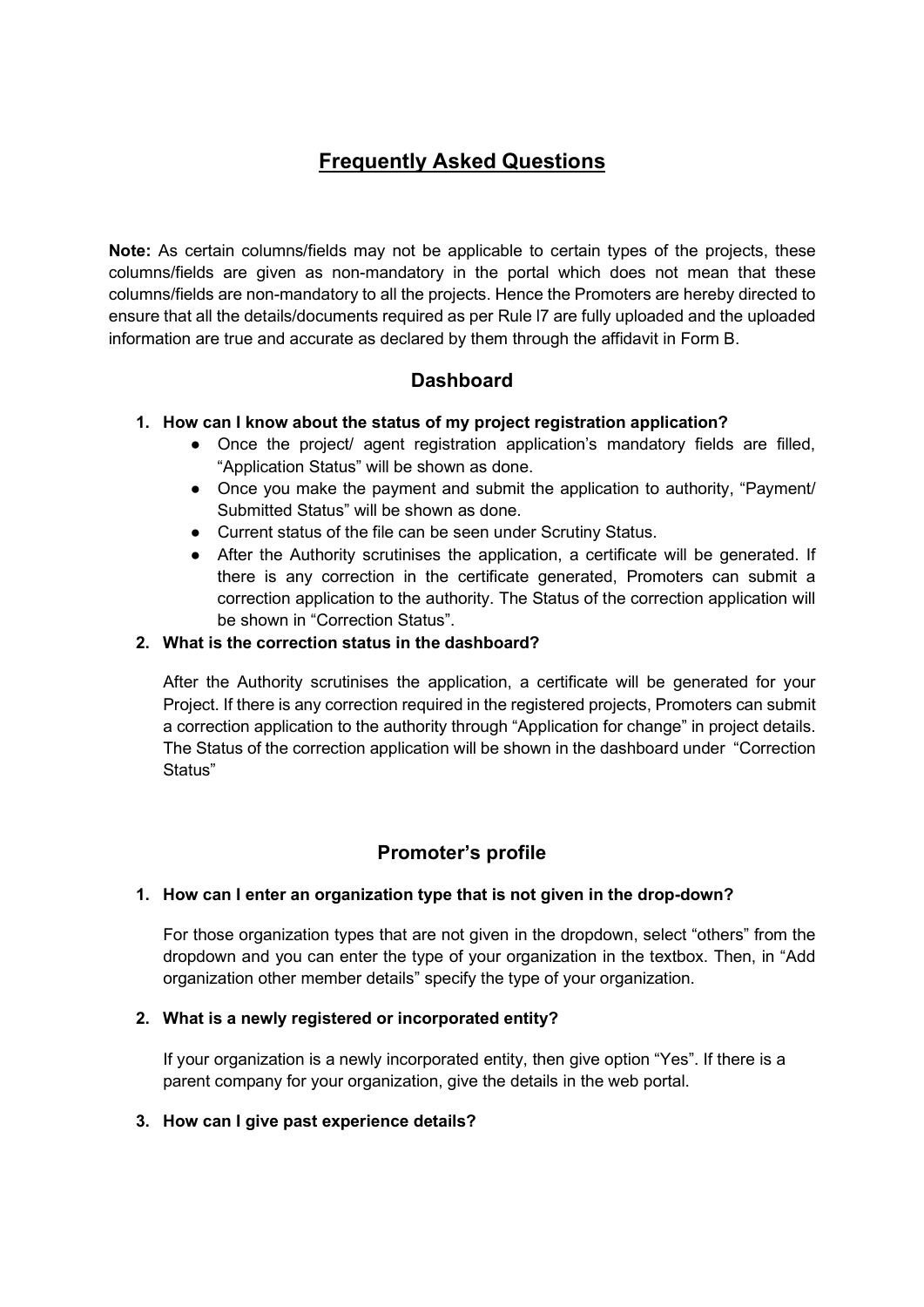For the option "Do you have any past experience as a promoter?", choose "Yes". Then, in "Add past experience", you can enter your past experience details.

#### 4. How and when can I edit the promoter's profile?

Promoters can edit their profile until they submit an application for registration. Promoters are not allowed to edit their details if there is any application for registration under scrutiny or at the time when authority asks for more information required.

Certain changes like adding and removing the promoter member details can be done if there is no application under scrutiny. Rest can be done through "Correction application".

## 5. What is the track record of the promoter and what if the promoter has no track record?

It is the total number of years of experience and other details of projects the promoter has done till date. Both RERA certified and old project details can be updated . If the Promoter has no track records, give value as zero. These fields can be edited in quarterly updates.

# Add project

### 1. What are the project types and how can I choose my project type?

- There are five main types of projects in the dropdown and you can select "others" and specify the type of your project if it is not listed in the dropdown.
- Commercial- Commercial only project
- Residential- Residential only projects
- Industrial- Industrial only projects
- Plots- Projects having plot development only
- Mixed (Plots with building)- Villa projects, plot development with any additional buildings like club house, security cabin, swimming pool etc.
- Others- All other types of projects and combinations

#### 2. What is other promoter(s) (landowners/ investors) in the project?

If there are any landowners/investors in a particular project, promoters need to give details of them and upload agreement or MoU copy.

#### 3. How can I fill land details?

- Land area Land area of the project for registration as per Development Permit.
- Total Building Count (As per Sanctioned Plan) Number of individual buildings in the project. Eg: In villa projects, total number of villas and, in case of apartment projects, number of towers/blocks.
- Total Floor Area of the project proposed for registration (As mentioned in the Building Permit) (in Sqmts) - Sum of all building areas mentioned in the building permit.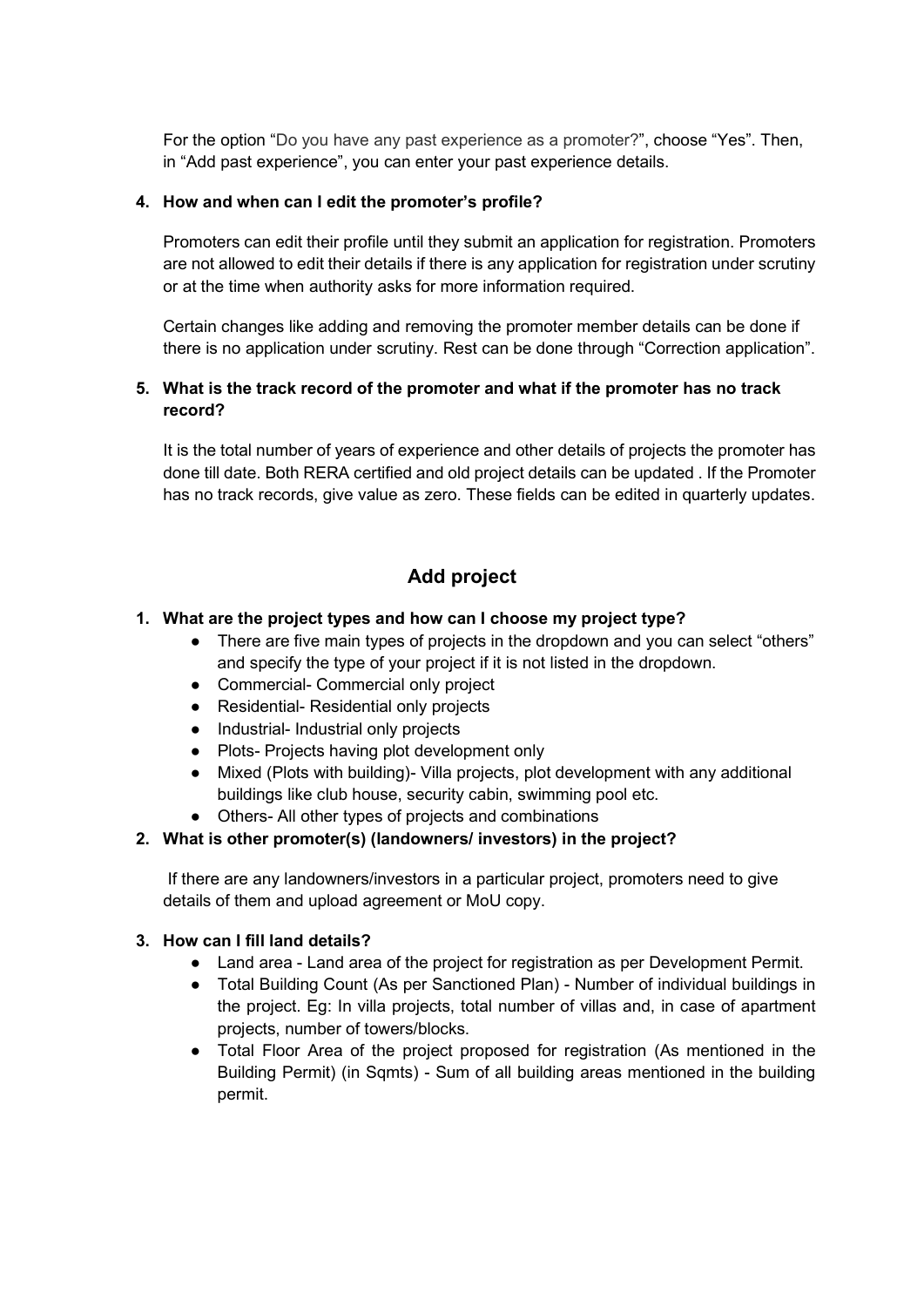- Total Floor Area under Residential Use (As mentioned in the Building Permit) (in Sqmts) - Building area used for residential purpose.
- Total Floor Area under Other uses (As mentioned in the Building Permit) (in Sqmts) - Building area mentioned in the building permit as commercial area or all types of occupancy other than residential.
- Number of Residential Units (As per Sanctioned Plan) Total residential units in the project.
- Number of Commercial Units (As per Sanctioned Plan) Total number of commercial units in the project.

# Add bank account details

### 1. Why am I not able to "add bank account details" in the menu for new projects?

For new projects, there shall be no money collected from allottees. That is why this page is not accessible for new projects. Promoters can enter details of the amount collected from allottees in the "Add bank account details" in project quarterly updates.

## Add co-promoter/landowner details

### 1. What if the co-promoter/ landowner doesn't have a PAN number?

If the co-promoter/landowner/director doesn't have a PAN card, use promoter's PAN number.

#### 2. How can I fill contact details of co-promoter/ land owner?

If the co-promoter/landowner doesn't have a contact number, use the promoter's contact details.

# Add building

#### 1. How to add details in the "Add building" menu?

Promoters have to add details of buildings and plots in this menu. To add details of buildings, first provide basic details of the building then add apartment type details. Promoters can select apartment types from the dropdown menu. After adding apartment type details fill in details of parking space. After giving all these data, click on the "Add building" button to save details of a single building. Repeat this process to give details of all the buildings in that project.

In case of plot development or mixed projects, promoters have to provide details of plots being developed for that project. For plot development only projects, promoters cannot fill building details but can only fill plot details. In case of mixed projects, click on the plot details given below the project name, and fill details there.